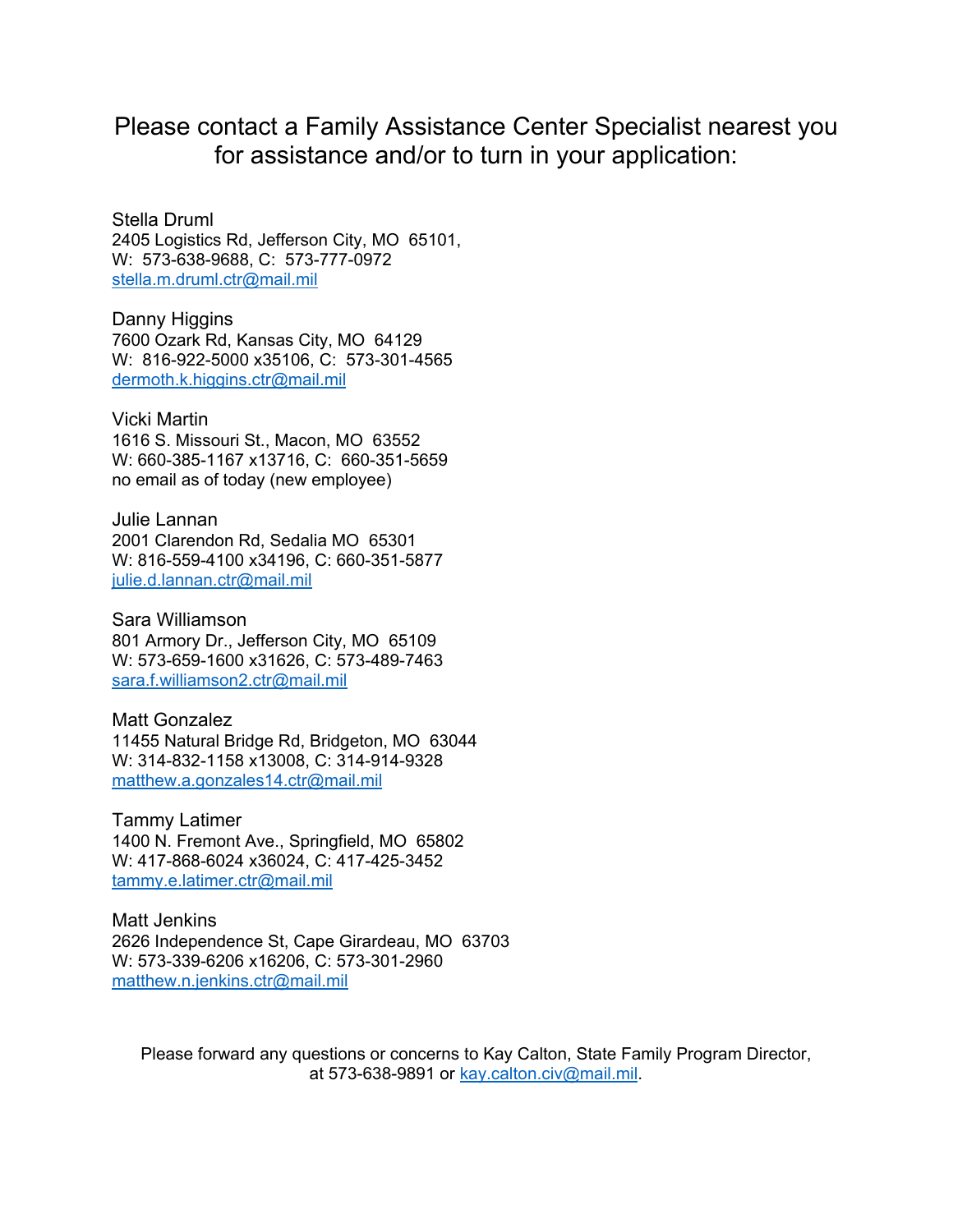## Annex E

# **Missouri Military Family Relief Fund (MMFRF)**

**Application for Financial Assistance**

# Applicant Tracking #

\_\_\_\_\_\_\_\_\_\_\_\_\_\_\_\_\_\_

### **MILITARY MEMBER'S INFORMATION**

| NUMBER OF DEPENDENTS: (excluding military member) AGES AND GENDER, RESIDING IN HOME (I.E. 3MO F, 6 YO F, 17 YO M) |  |  |                           |
|-------------------------------------------------------------------------------------------------------------------|--|--|---------------------------|
|                                                                                                                   |  |  |                           |
| <b>APPLICANT'S INFORMATION (Family Member or Power of Attorney if other than Military Member)</b>                 |  |  |                           |
|                                                                                                                   |  |  |                           |
|                                                                                                                   |  |  |                           |
|                                                                                                                   |  |  |                           |
|                                                                                                                   |  |  |                           |
|                                                                                                                   |  |  |                           |
|                                                                                                                   |  |  |                           |
| <b>MILITARY POINT OF CONTACT:</b>                                                                                 |  |  |                           |
|                                                                                                                   |  |  |                           |
|                                                                                                                   |  |  |                           |
|                                                                                                                   |  |  | DATE: ___________________ |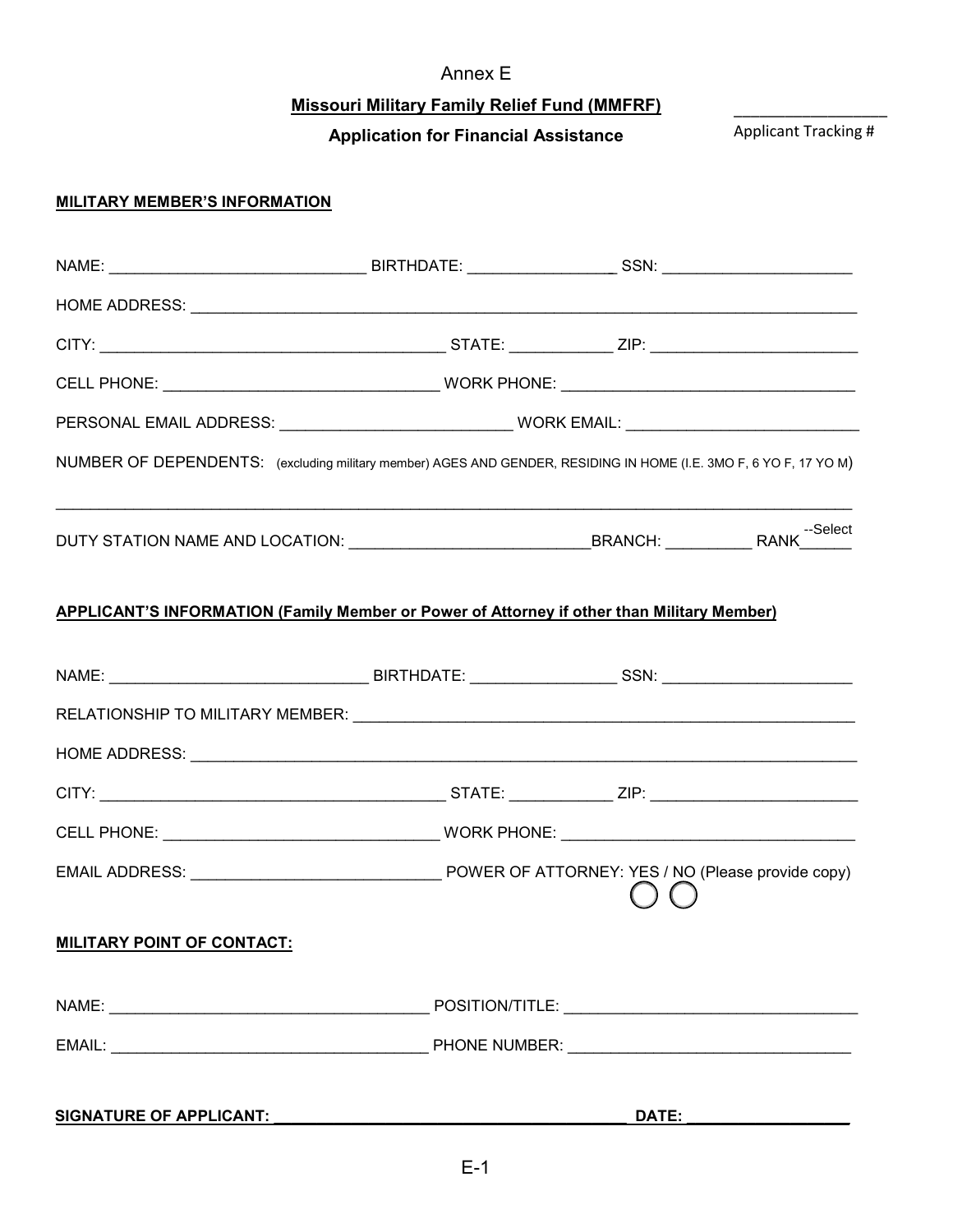| APPLICATION REQUEST AMOUNT: \$<br><b>Grant Limit: \$3,000</b> |  | Applicant Tracking # |
|---------------------------------------------------------------|--|----------------------|
| HAVE YOU APPLIED FOR THE MMFRF BEFORE? YES / NO If YES, date  |  |                      |

\_\_\_\_\_\_\_\_\_\_\_\_\_\_\_\_\_\_

**REASON FOR FINANCIAL HARDSHIP, IF ADDITIONAL SPACE IS NEEDED, CONTINUE ON SEPARATE SHEET:**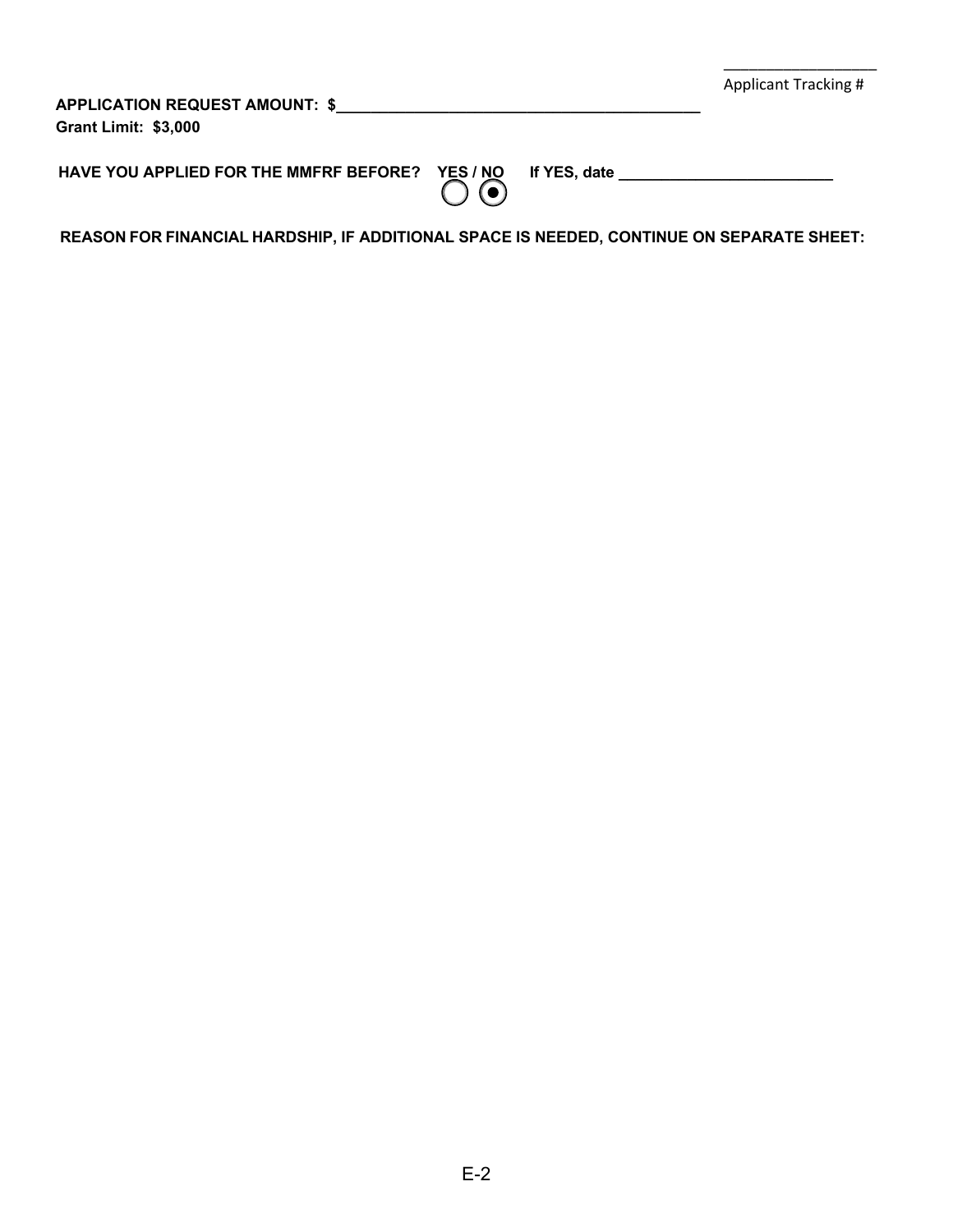#### **AUTHORIZATION TO RELEASE INFORMATION**

### \_\_\_\_\_\_\_\_\_\_\_\_\_\_\_\_\_\_ Applicant Tracking #

I, 1. All the release/verification  $\Box$  (Print Name), hereby authorize and consent to the release/verification of financial and military information from any entity to the Missouri Military Family Relief Fund and its agents for its use in connection with my request for financial assistance.

I understand this consent and release for information is voluntary and that all information obtained will be used only for determining eligibility for, and administration of, financial assistance. I also understand failure to provide this consent and release may result in disapproval of my application for assistance.

#### **INFORMATIONCERTIFICATION/APPLICANTUNDERSTANDING**

#### *Initials:*

I certify the information in this application to be true and correct.

I further certify that the grant funds provided will be used for the purpose described in this application.

\_\_\_\_\_ I hereby understand that my submission of this application does not guarantee grant approval.

\_\_\_\_\_ I further understand that it is my responsibility to maintain my financial obligations prior to and after the disposition of this application is complete.

\_\_\_\_\_ I understand that I must provide proof of how the funds provided to me were executed within sixty (60) days after receiving the grant, to the MMFRF Coordinator. (i.e. receipts, bill balances, etc.).

\_\_\_\_\_ I further understand that failure to submit this required documentation and/or failure to use the funds for the purpose of this application will disqualify me from future support with this fund.

\*Ensure that you complete and return the State of Missouri Vendor Input form. Your application, if approved, cannot be processed for payment without this form. Complete only the blocks indicated on the sample form.

The below items must be submitted with the completed application for approval consideration. Application will be automatically denied if any of the below items are missing:

|  | Military Leave and Earning Statement (LES) |
|--|--------------------------------------------|
|  | Monthly Civilian Pay Stub, if applicable   |
|  | Spouse's Monthly Pay Stub, if applicable   |
|  | Proof of expense and bills                 |
|  | Vendor Input Form                          |

#### **SIGNATURE OF APPLICATION: \_\_\_\_\_\_\_\_\_\_\_\_\_\_\_\_\_\_\_\_\_\_\_\_\_\_\_\_\_\_\_\_\_\_\_\_\_\_\_\_ DATE: \_\_\_\_\_\_\_\_\_\_\_\_\_\_\_\_\_\_\_\_\_\_**